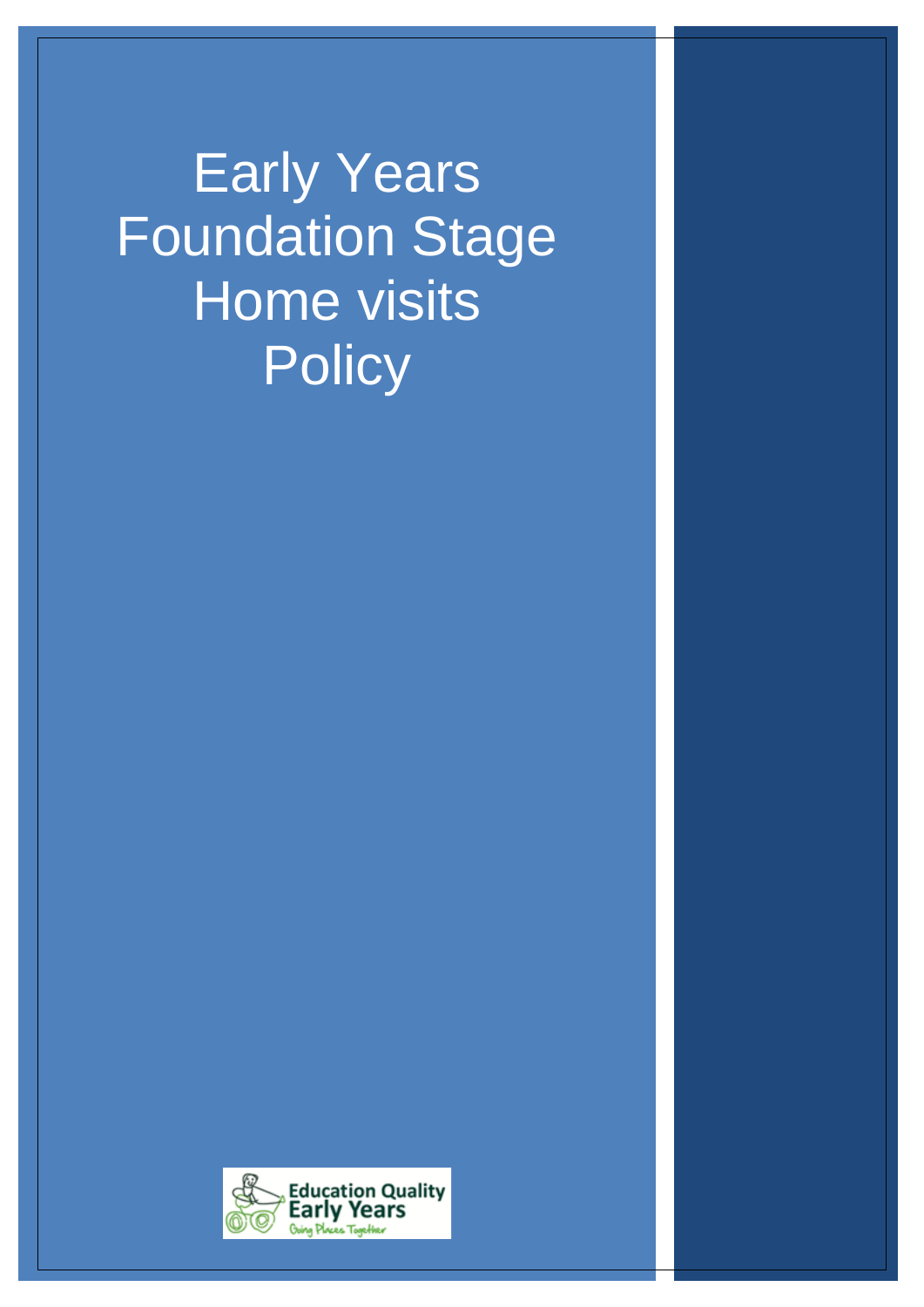## **Rationale**

We believe that our first encounter with parents and children is crucial in helping to form a positive partnership between home and the nursery class. Before coming to nursery, parents/carers are their child's first teacher. Parents/carers have valuable knowledge about their child which will help staff to provide appropriate experiences for them at nursery. Home visits provide a familiar place for such knowledge to be shared in an informal way.

Our visits are to support families in providing an environment that promotes the healthy growth and development of their children.

Home visits are to identify ALL children's potential and can identify/ support a child who is more vulnerable than the typical child because of health or developmental concerns. More able children can also be identified in the home visit and provision to support them can be planned.

## **Purposes**

**1.** Ensure that children are admitted to Nursery and Reception classes following Local Authority and Nursery procedures.

**2.** Visit each child's home to share information and knowledge and complete relevant admission paperwork.

- **3.** Encourage parents to ask questions in an informal way.
- **4.** Begin to build up a relationship with the child and parent/carer.

# **Guidelines/procedures**

#### **1. Pre-visits**

- Visits are organised in location areas.
- Dates are set by the Nursery Teacher/ Foundation stage Co-ordinator for home visits to be carried out.
- **EXECTERE** Letters are addressed to parents/guardians.
- **Letters are delivered**
- **Families are phoned the day before the home visit to remind them of time and** date; emphasis should be made that timings are flexible due to other visits/unexpected traffic etc.
- If a family are reluctant to have a home visit an individual visit at the setting can be arranged as an alternative.

## **2. The Visit**

- The Keyperson will attend the visit with a colleague (at least 2 members of staff to always visit).
- A copy of the daily visiting schedule should be left with staff at Nursery and an emergency telephone number should be left with staff.
- An agreed key phrase should be used in case of emergency/difficulties, so that staff are protected at all times.
- A fully charged phone should be taken for communication.
- The staff will take the 'starting nursery' pack with them.
- Staff should take the nursery camera, diary bear, pens and pencils, coat peg pictures, story books and a jigsaw.
- Each visit should last approximately 20 minutes, making time for 4/5 visits per session.





 *To be reviewed yearly*